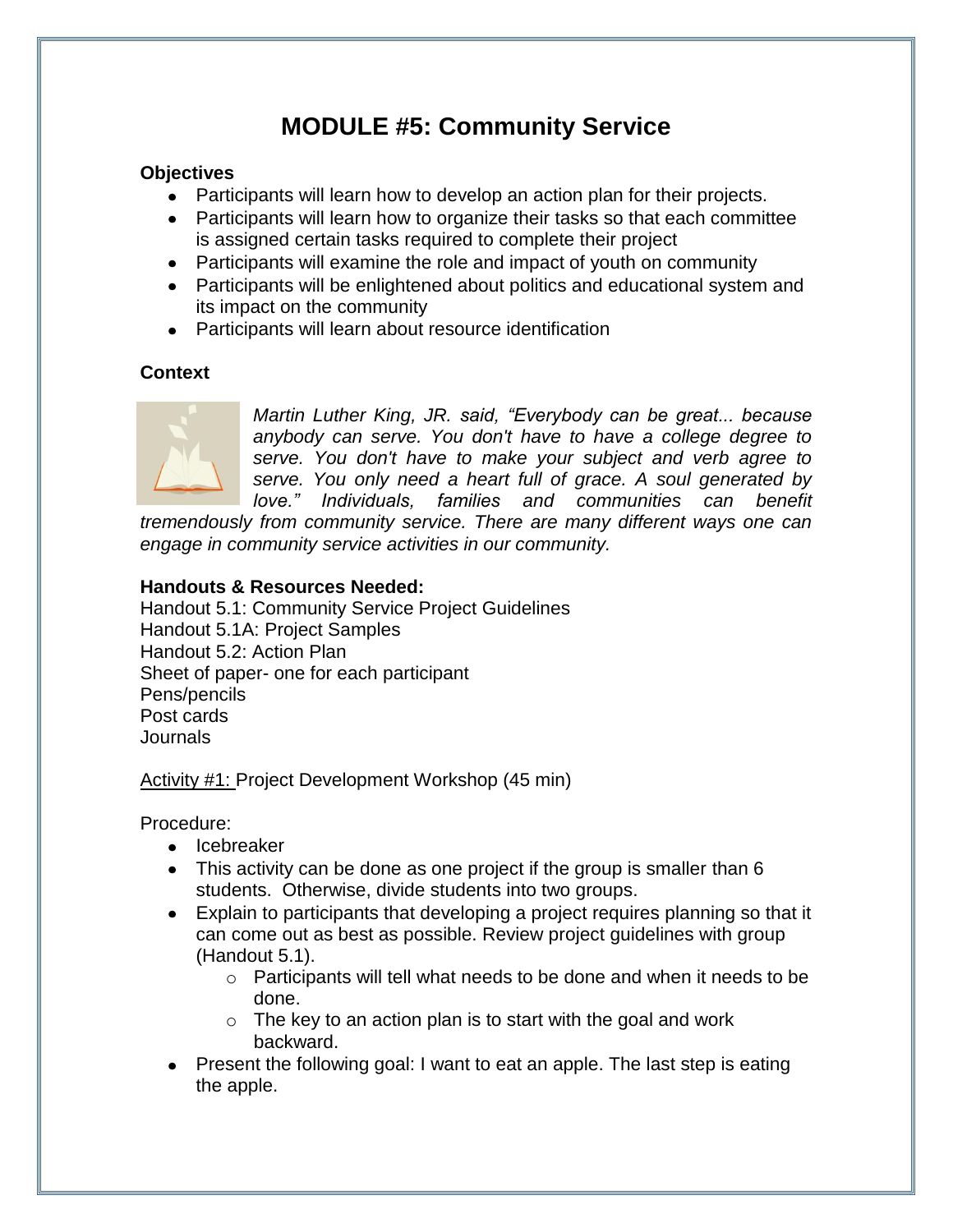- Select a recorder for the group who will write each step of the plan on newsprint.
- Participants in the group will create the action plan.
- Assign participants steps of the action plan to the committees (project samples found on Handout 5.1A).
- Debriefing

Activity #2: Project Action Plan (20 min)

Procedure:

- Icebreaker
- Provide and review Handout 5.2: Action Plan so that they have an understanding of what is expected of them in developing and implementing their projects for community change. Explain that ASPIRA believes that youth have the potential to contribute to their communities if they acquire the skills needed.
- Debriefing

Activity #3: Final Project Presentations (time varies)

Procedure:

- Icebreaker
- By this time students should have completed their final projects. Use these remaining class sessions to finish any lessons and to begin organizing final project presentations.
- Remind the students that the presentations should use multimedia techniques such as PowerPoint in order to demonstrate their newly acquired technology skills.
- Pick a project that will bring about a positive change in your community and implement it. This project should reflect a culmination of skills and knowledge concerning the process of leadership. It specifically involves the application of critical thinking, problem solving, the initiation of change, organizational skills, group work, and project planning and implementation. A 5 page paper should be submitted at the end of the project by each group.
- Debriefing

### Activity #4: Evaluation

Students should be asked to complete the evaluation for this unit.

Handouts: *4.1 Evaluation Form-Student 4.2 Evaluation Form-Facilitator*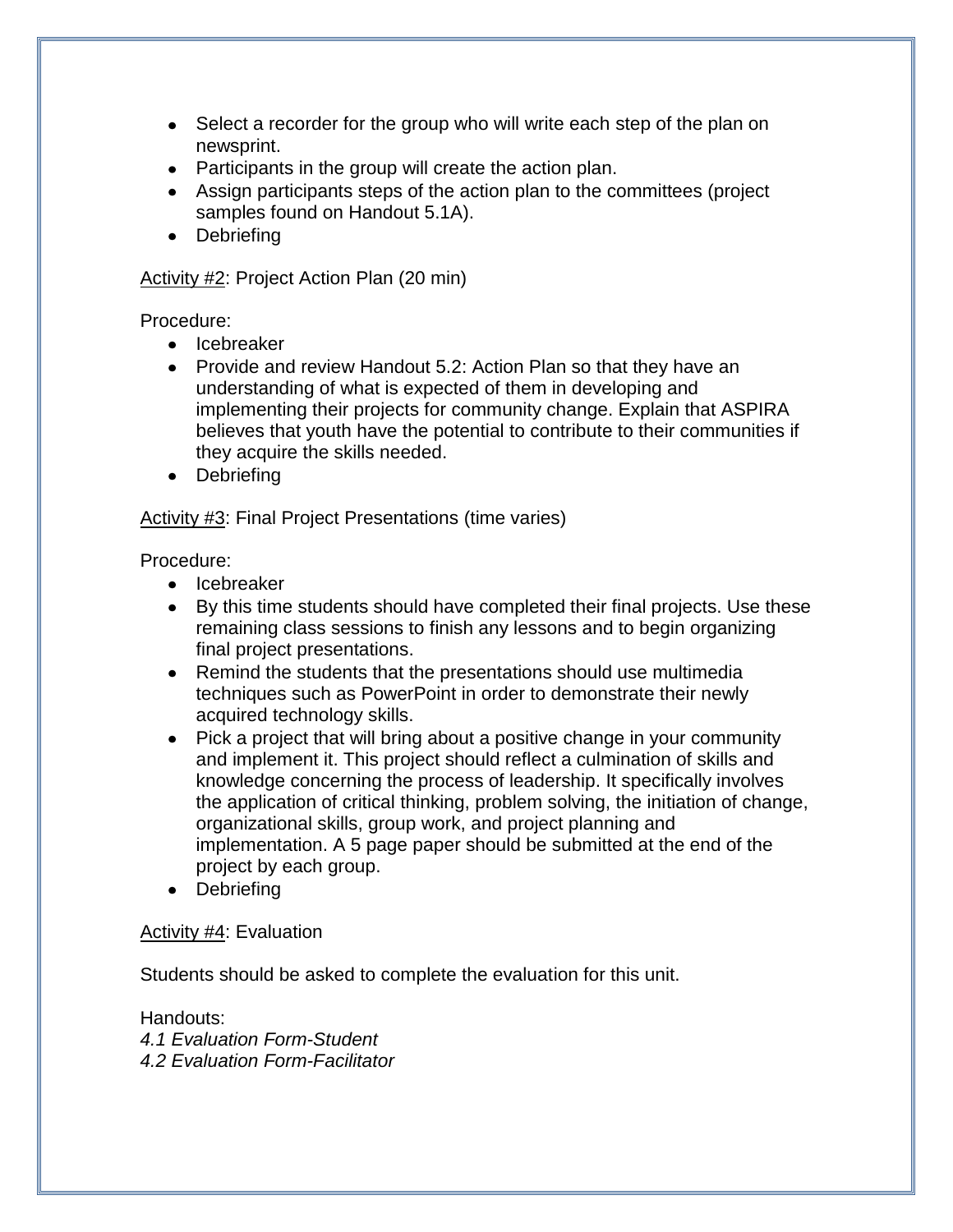### Handout 5.1

### **Community Service Project Guidelines**

### **Preparation**

• This project requires that the class be divided into groups of 5 or 6 students. If groups have usually been assigned randomly, this would be a nice opportunity to allow students to pick their own groups. This project will last for two weeks of class time and requires that the groups meet at least five times outside of class time. Notes must be kept of all meetings and decisions throughout every phase of the project. A five page paper will be submitted at the end of the project.

#### **Brainstorming**

• The purpose of this project is to make a positive change in your community. As a group, conduct a brainstorming session for at least one entire class period. The brainstorming stage of a project is simply a generation of ideas. No evaluation of any suggestions should occur. Be as creative as possible. Even the craziest and most ambitious ideas can be adjusted for an appropriate and realistic project. The purpose of this project is to benefit the community in some way. You will be asked to explain, in depth, how your project fulfills this requirement and why you think it is an important change.

### **Choosing your project**

The next step is to narrow down the ideas you have developed through  $\bullet$ brainstorming. When you have narrowed down the choices, your group should decide on a process that is fair and effective in coming to a decision about which project you will choose. Decide whether you will vote—acknowledging that majority wins—or discuss the issue until there is consensus, or agreement, among all members. Whatever you choose, remember that a successful group chooses a topic that is interesting to all members. Once the decision is made, everyone in the group will be responsible for working wholeheartedly toward the completion of this project. One idea to ensure this is to have all group members sign a contract that promises attendance at all meetings, and so on.

### **Project planning**

The first step in project planning should be to make a list of all the things that need to be done before the project even begins. Order those steps according to what needs to be done first. Outline the schedule that your group will follow throughout the completion of the project and be sure to stick to your deadlines. Appropriate approval should be obtained during this stage. Ask the questions Who, What, Where, When, Why, and How. Planning is perhaps the most important step of your project - don't overlook it!

#### **Project Implementation**

 Now it's time for you to carry out your plan! Stay flexible and be ready to make necessary adjustments. Recruit help if you need it. If you are committed, prepared, and have access to available resources- everything should go smoothly. Just in case, appoint someone as the troubleshooter to avoid problems before you run into them. Good luck!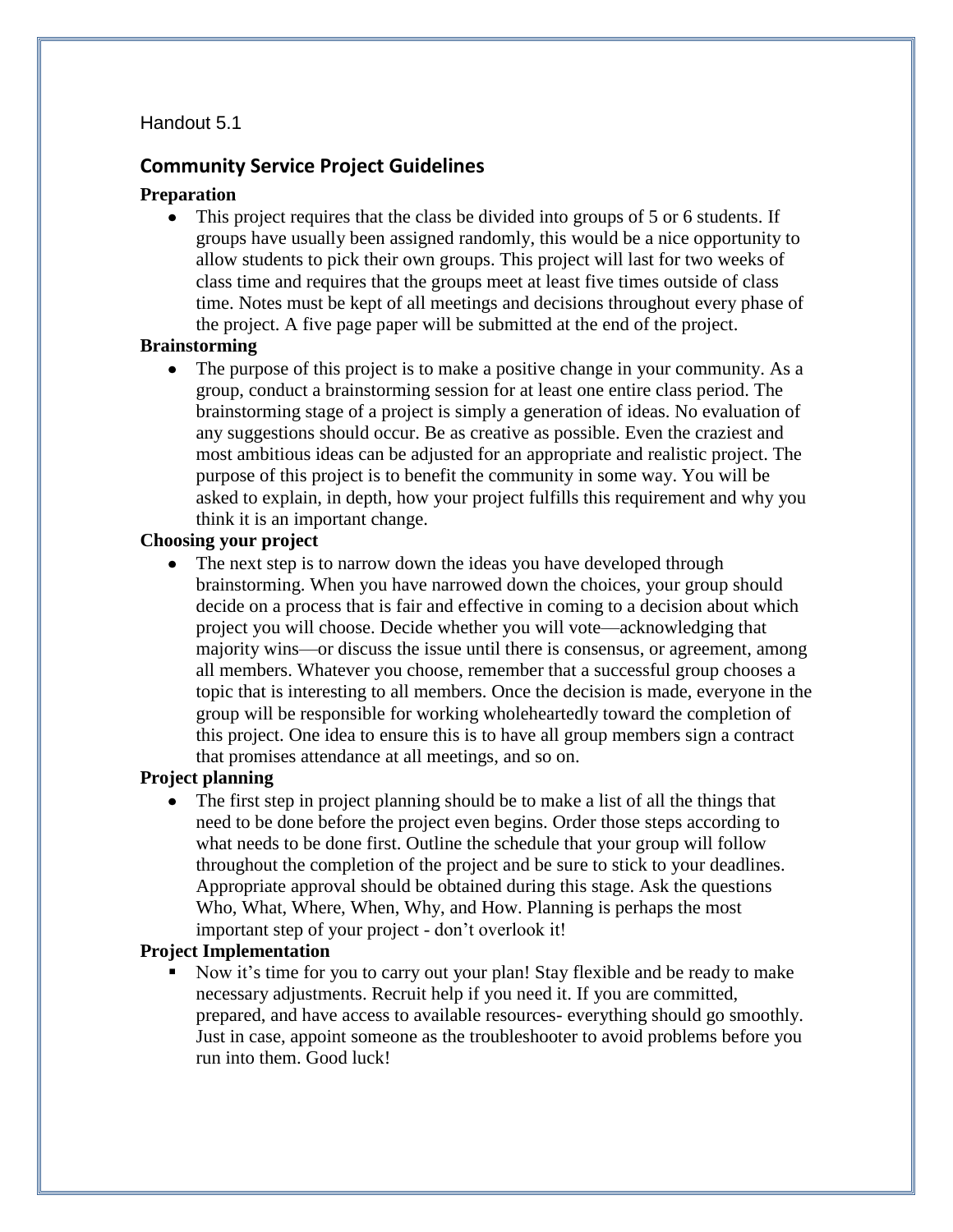## **Evaluation**

■ We can't forget evaluation! Reflect on the success of the project and group process in a personal essay and a group write-up. You will be evaluated by your facilitator and your peers.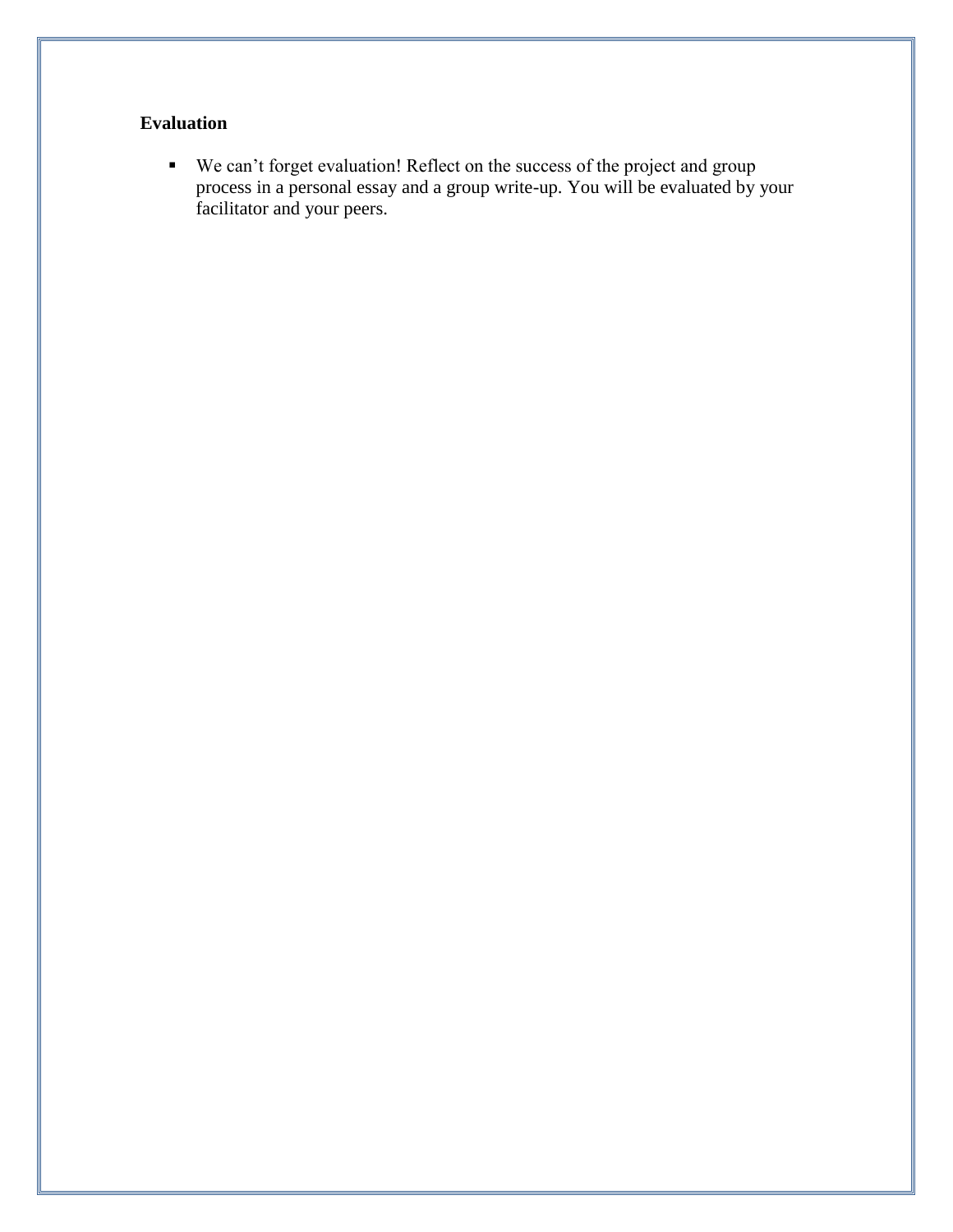Handout 5.1A

## Project Samples

### **Tier I – COMMUNITY BUILDERS**

- *1. ASPIRA YES! Garden Mosaics*(**ASPIRA Y**outh **E**xcited **about S**ervice **through Garden Mosaics**) *a.* **SERVICE LEARNING GOALS and OBJECTIVES**
- *2. ASPIRA YES! – HIP HOP-Community* **(ASPIRA Y**outh **E**xcited about **S**ervice through **H**ealth **I**nitiatives that **P**rotect **H**ealth **O**ptions that **P**romote **Community**)
	- *a.* **SERVICE LEARNING GOALS and OBJECTIVES**
		- **Encourage use of healthy lifestyle choices**
		- **Encourage use of health, including reproductive and mental health services**
		- **Promote traffic safety**

### **Tier II – COMMUNITY PLANNERS**

- **1.** *ASPIRA YES! – P2P PSA's* (**ASPIRA Y**outh **E**xcited **about S**ervice through **P**eer-to-**P**eer **P**ublic **S**ervice **A**nnouncements)
	- *a.* **SERVICE LEARNING GOALS and OBJECTIVES**
		- **Reduce risk behaviors that may result in car crashes and fatalities**
		- **Reduce risk behaviors that may result in sexually transmitted infections (including HIV/AIDS) and teen pregnancy**
		- **Reduce risk behaviors that may result in substance abuse**
- **2.** *APIRA YES! – CARA-UP*: (**ASPIRA Y**outh **E**xcited about **S**ervice through **C**ommunity **A**ction based on **R**esearch & **A**dvocacy **U**plifts the **P**eople)
	- *a.* **SERVICE LEARNING GOALS and OBJECTIVES**
		- **Cultivate an ethic of service**
		- **Increase civic engagement**
		- **Promote commitment to academic achievement**

By ASPIRA of New York, Inc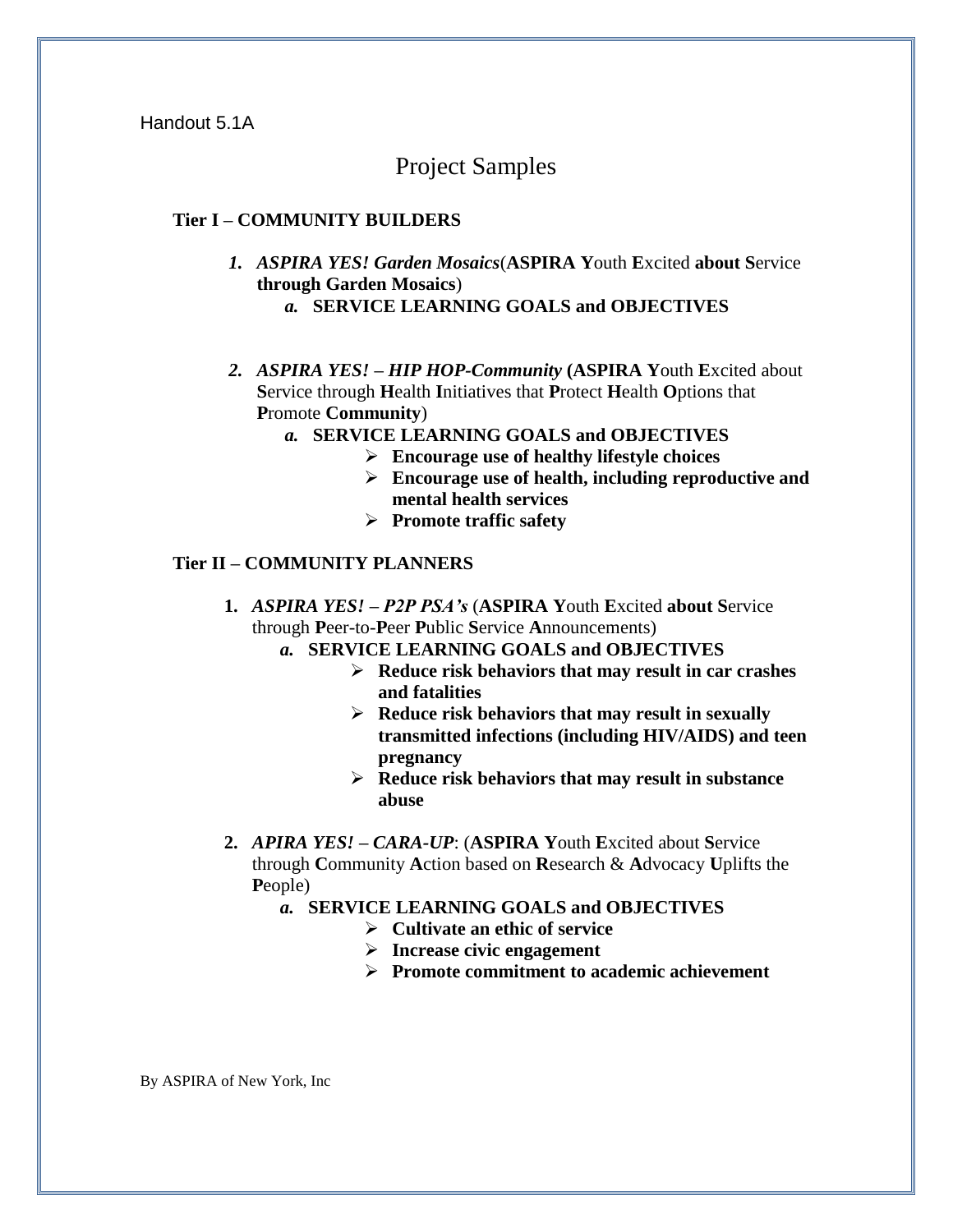### Handout 5.2

### **Project Action Plan**

### **Need**

- 1. Identify an area of need in the community that requires change.
- 2. Explain why there is a need for this change initiative (why is this an important issue or problem?). To whom is this issue or problem important (i.e., who are you attempting to impact?) Note: Conduct initial interviews with as many of the individuals or groups involved in questions #3-6.
- 3. Research this change initiative. What has the group or organization done to change the issue or problem that you identified (if anything)? Interview the appropriate individuals or group members who can help to answer this question.
- 4. Will your change initiative build on what has already been done, or will it be a new change? Interview the appropriate individuals or group members who can help answer this question.
- 5. Who are the stakeholders in this change process (i.e., the groups or individuals that your change will impact)? Who are the supports of this change process? Who are the opponents or individuals who have concerns or worries about this change process? Interview supporters and opponents and/or those with concerns.
- 6. What have groups or organizations in other areas or settings done to bring about a change similar to the one that your group is proposing? (Search the Internet and library resources). Interview individuals who have experience with these issues in person, by telephone, or e-mail.

### **Vision**

1. Develop a vision for this project.

### **Values**

2. Identify the values that are most relevant to the change project and for the individuals or groups involved.

### **Urgency**

3. Provide a compelling case for why this change is urgent. What are the implications for not changing? How will you convey this sense of urgency to the appropriate groups or individuals?

### **Communication**

1. How will you communicate this change initiative to others and how will you attract them to the change project?

### **Vision Activists**

1. Which individuals and/or groups should be engaged in this change (give categories or titles not names of individuals)? Why were these individuals or groups identified? How can they help your project proceed?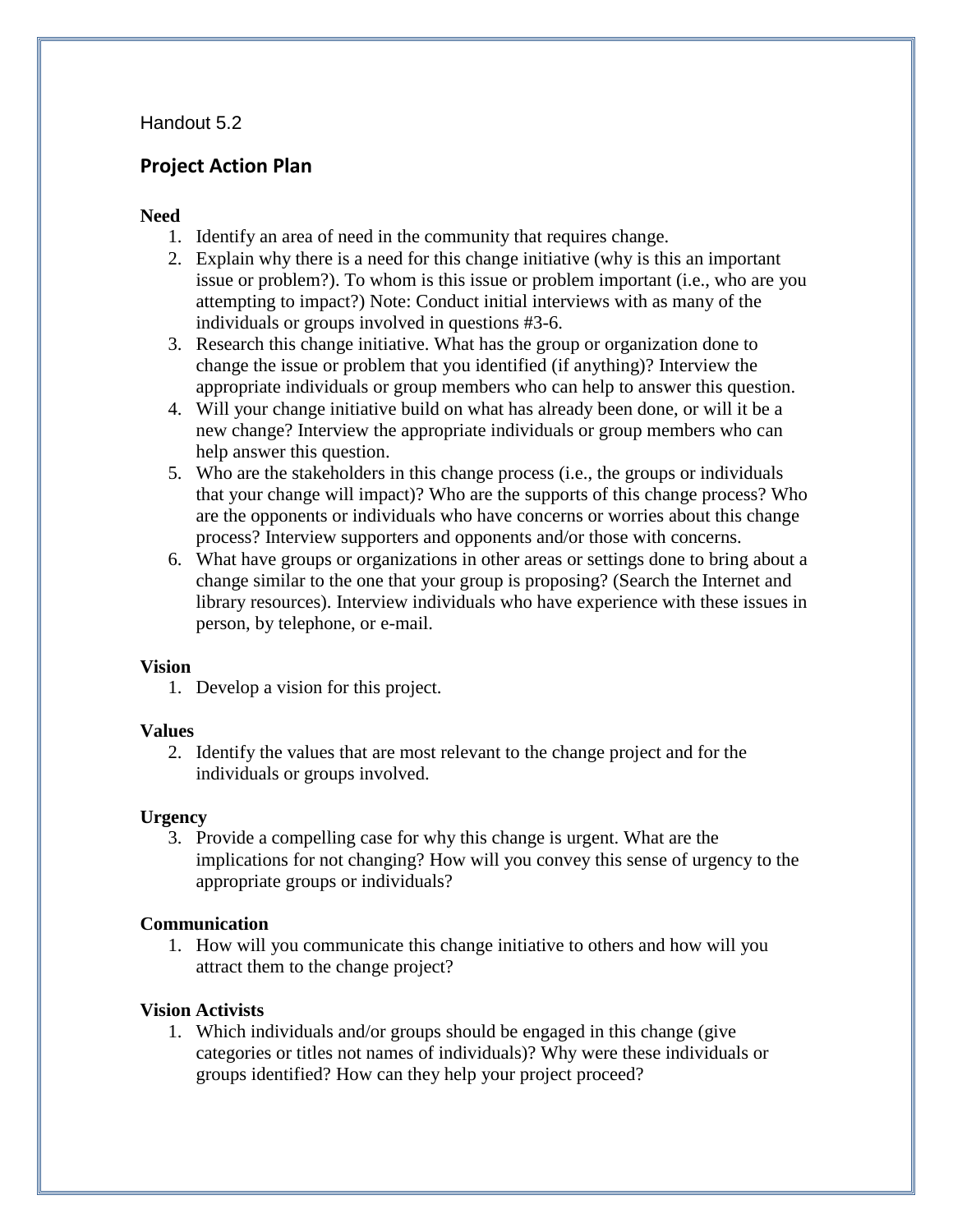### Handout 5.2

### **Initiation and Planning**

- 1. How will you involve and empower others to implement this change?
- 2. What are your strategies for dealing with resistance to change and fear, or for overcoming apathy?
- 3. How will you promote risk taking?
- 4. How will the change be initiated and implemented? Develop a plan of action including: a) specific goals for six months, one year, and five years; b) strategies for implementation; and c) funding.

### **Analysis/Lessons**

- 1. How and when will you assess what has worked and what has not worked in the implementation of the change initiative?
- 2. What important lessons did your group learn (positive and negative) about implementing this kind of change?
- 3. How will you acknowledge or celebrate your accomplishments?

### **Continuation**

- 1. What steps will be taken to ensure that the change project continues even after the original change activists are gone?
- 2. Encourage participants to get involved in the betterment of their community by volunteering.
- 3. Note: Identify the individual or group who will take over your change project as early as possible. This is a really critical component of the project in order to have your change make a real impact.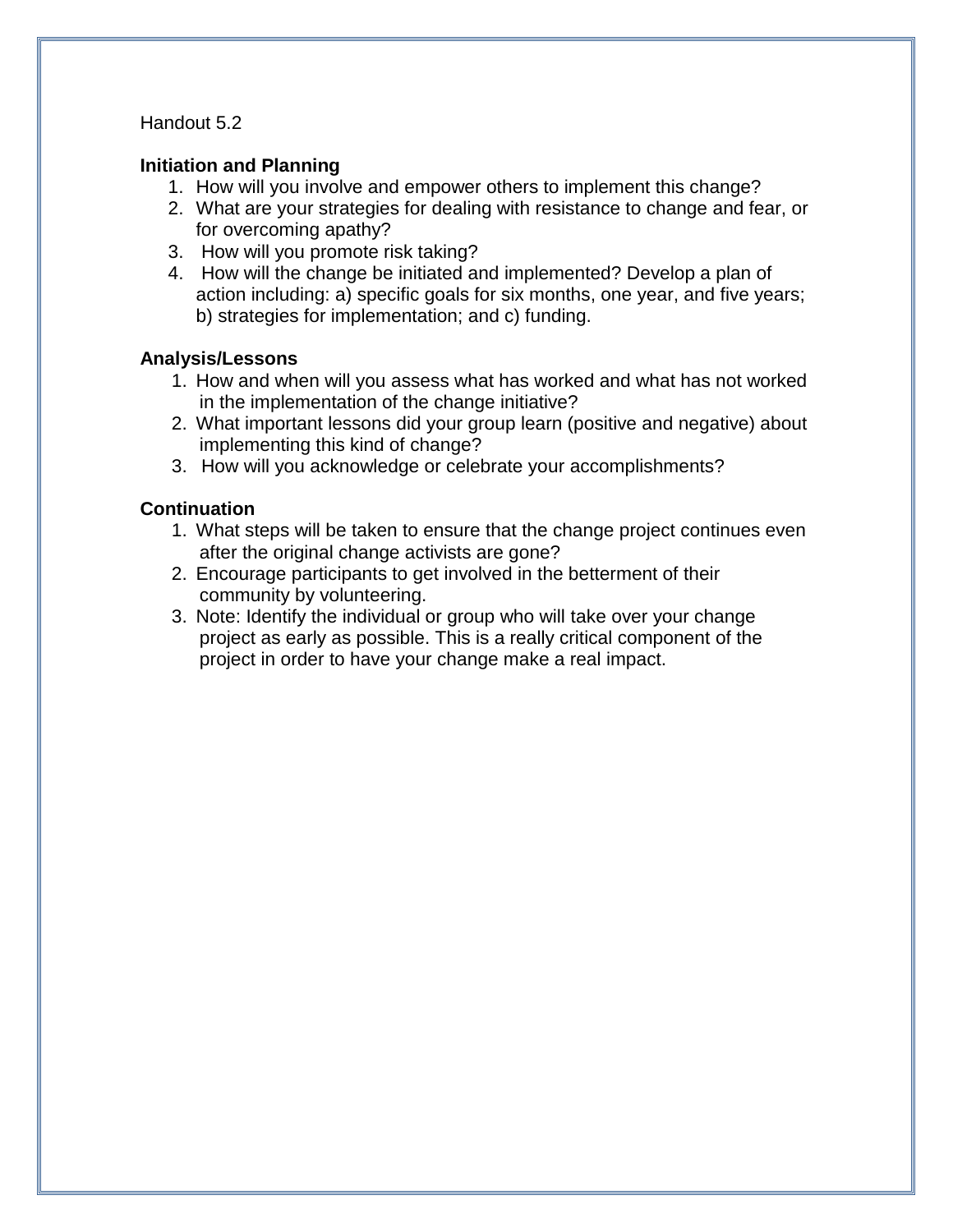## **Handout 5.4A: EVALUATION**

## **Evaluation Form Student**

Indicate three new things you learned about ASPIRA.

How will you use this new knowledge in the future?

Were the handouts useful?

How could this workshop have been improved?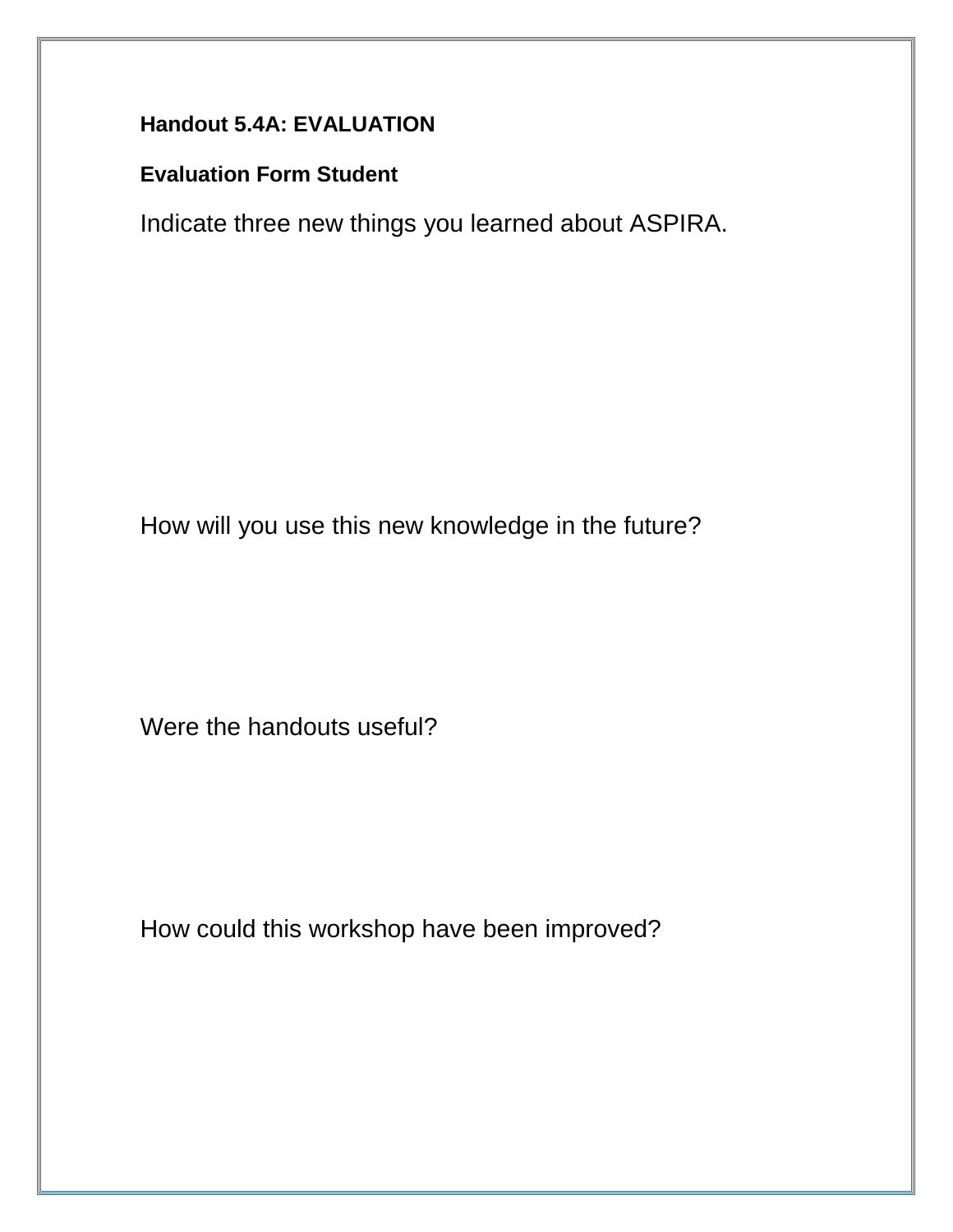**Handout 5.4B: Evaluation Form for Facilitator**

- 1. Did the workshops run smoothly? Why?
- 2. What aspects of the workshops did not work? What would you change?

3. Was it easy to understand?

- 4. How would you make it more culturally relevant?
- 5. What visuals would you add?
- 6. How would you make it more hands-on for youth?